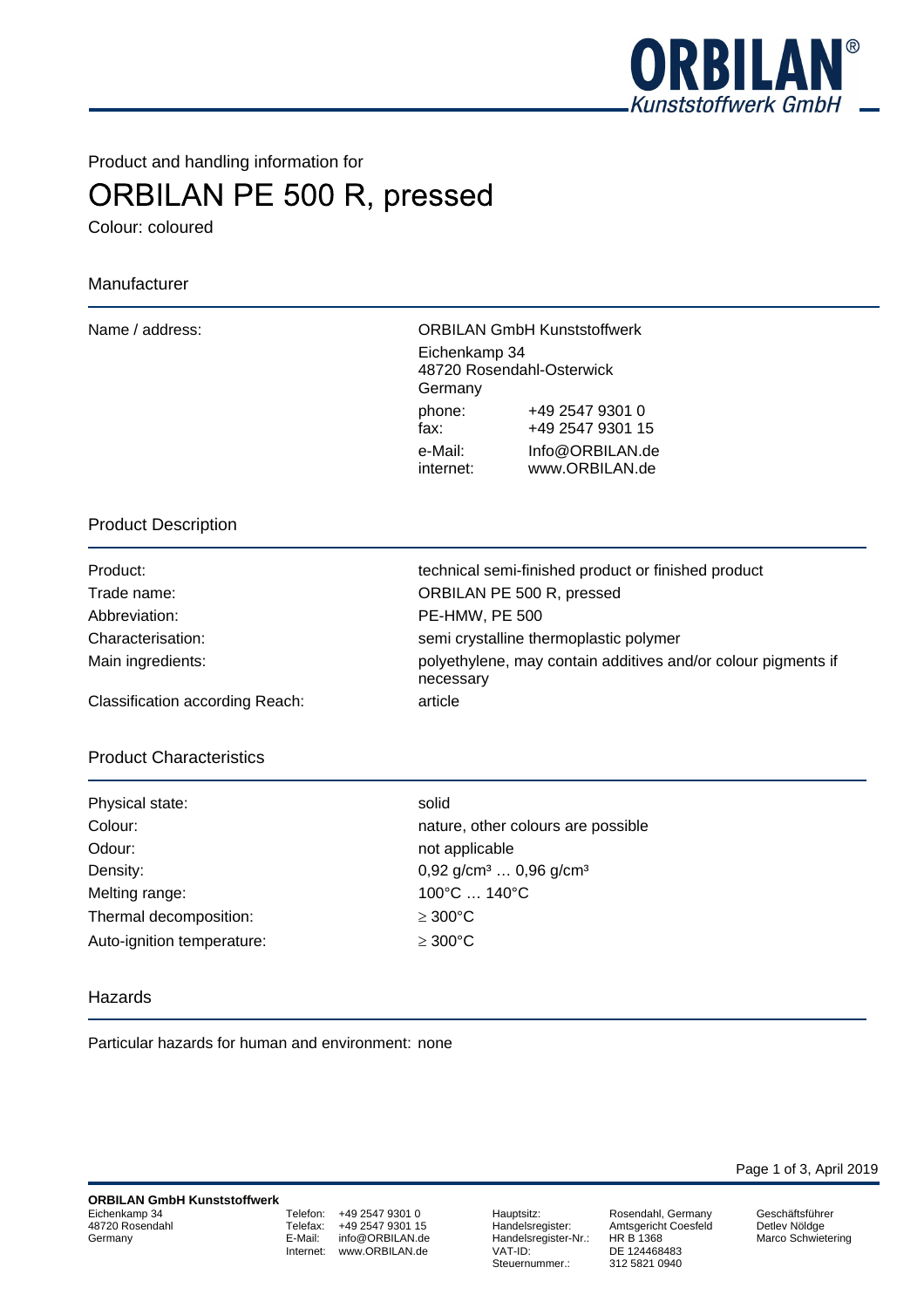

# Handling and Storage

| Handling:                                        | The product can be machined with usual machines and tools. Prior<br>machining make sure that product is at room temperature.                                            |  |
|--------------------------------------------------|-------------------------------------------------------------------------------------------------------------------------------------------------------------------------|--|
| Storage recommendations:<br>Safety measures:     | horizontal, dry, protected against weather influences                                                                                                                   |  |
| <b>Transportation Information</b>                |                                                                                                                                                                         |  |
| Hazardous goods regulation:                      | This product is considered as non-hazardous product.                                                                                                                    |  |
| Load securing on roads:<br>Labelling obligation: | DIN EN 12195-1 has to be considered and fulfilled.<br>The product is not subject to labelling according current EC<br>regulations or other known sources of literature. |  |
| Particular national regulations:                 | none                                                                                                                                                                    |  |
| <b>First Aid Measures</b>                        |                                                                                                                                                                         |  |
| General information:                             | No special measures required.                                                                                                                                           |  |
| Inhalation:                                      | Provide fresh air, seek medical attention if symptoms develop or<br>persist.                                                                                            |  |
| Skin contact:                                    | Wash affected area with soap and water.                                                                                                                                 |  |
| Eye contact:                                     | Flush eyes with water for several minutes, while holding the eyelid<br>open. Seek medical attention if symptoms develop or persist.                                     |  |
| Swallowing:                                      | Seek medical attention if symptoms develop or persist.                                                                                                                  |  |
| <b>Fire-Fighting Measures</b>                    |                                                                                                                                                                         |  |
| Suitable extinguishing agents:                   | water, foam, dry powder, carbon dioxide                                                                                                                                 |  |
| Possible combustion products:                    | Carbon monoxide and carbon dioxide can be released during<br>combustion.                                                                                                |  |
| Necessary protective equipment:                  | Complete protective equipment for fire fighters, use self-contained<br>breathing apparatus.                                                                             |  |
| Information on Disposal                          |                                                                                                                                                                         |  |
| Recommendation:                                  | Consider recycling.                                                                                                                                                     |  |
| Contaminated material:                           | Disposal according to the applicable regulations.                                                                                                                       |  |
|                                                  |                                                                                                                                                                         |  |

Telefon: +49 2547 9301 0<br>Telefax: +49 2547 9301 15 Telefax: +49 2547 9301 15<br>E-Mail: info@ORBILAN.de info@ORBILAN.de Internet: www.ORBILAN.de

Hauptsitz: Rosendahl, Germany Handelsregister-Nr.:<br>VAT-ID: VAT-ID: DE 124468483 Steuernummer.: 312 5821 0940

Handelsregister: Amtsgericht Coesfeld

Page 2 of 3, April 2019

Geschäftsführer Detlev Nöldge Marco Schwietering